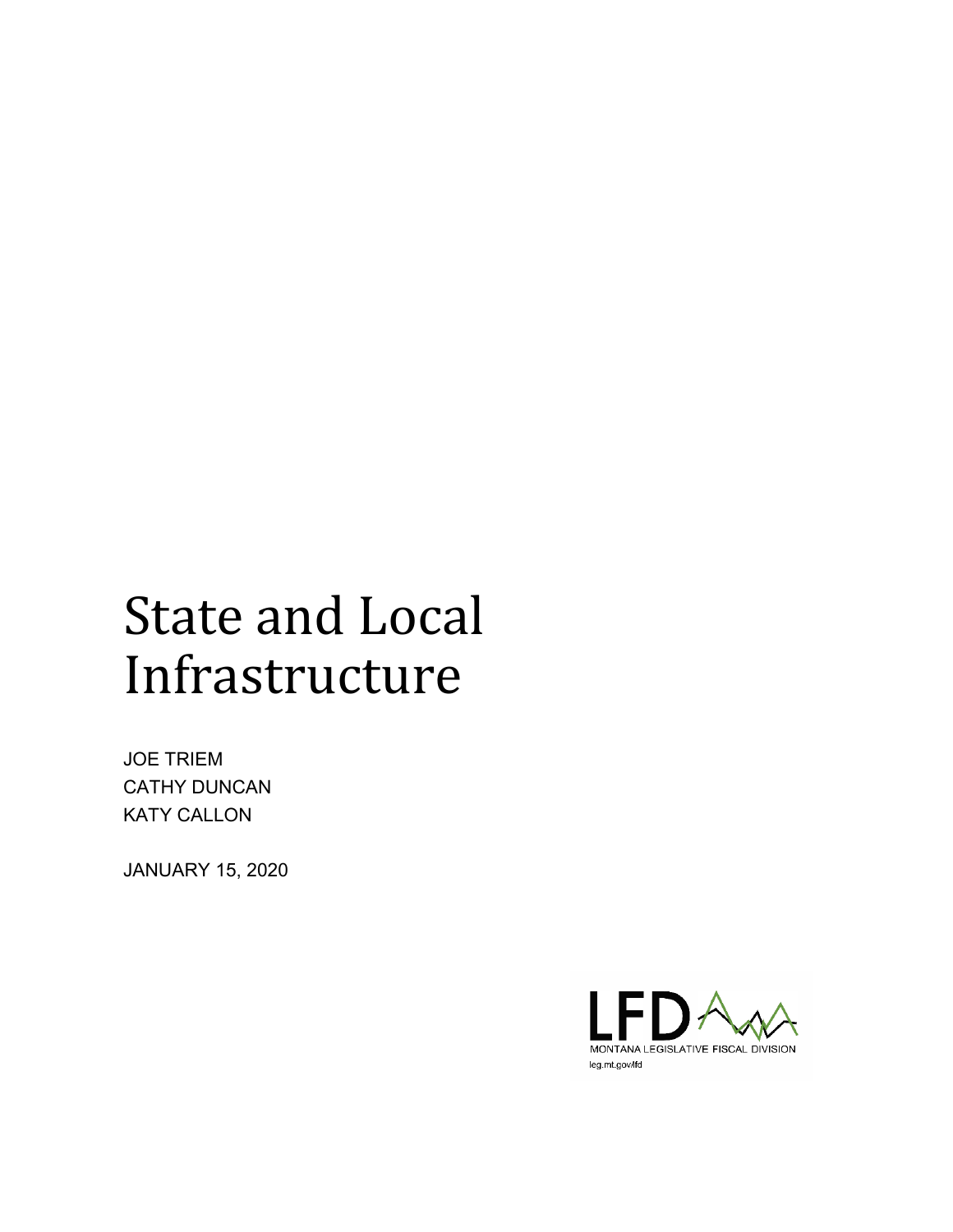# **INFRASTRUCTURE – STATE AND LOCAL TRENDS AND PRESSURES**

#### *Executive Summary*

All forms of Montana governments have historically exhibited a tendency to postpone major infrastructure construction and maintenance either until times of booming economic conditions or until the systems fail to function or meet the service demands. This has led to inconsistent funding levels and often reactive investment, or meeting the infrastructure needs on what may be thought of as an emergency basis, instead of consistent funding and planning proactively to avoid infrastructure emergencies from occurring.

In recent years, state government has taken steps to improve funding consistency and measurement of outcomes-over-time for general fund supported state infrastructure programs, making possible better planning and prioritization for state-owned infrastructure as well as the potential for additional funding for state-funded local government grant programs. The ability to take a more proactive approach with infrastructure investments is aided by the fact that state financial policy and capitol appropriations are governed by one legislative body.

Contrasted with state agencies, local governments are governed independently with over 180 individual municipalities and counties making decisions unique to each community's needs and financial situation. While this report will show that local governments have increased spending on critical infrastructure there is no comprehensive baseline data or standardized reporting procedure that allows evaluation of sufficiency of infrastructure funding or measurement of outcomes-over-time on a statewide basis. That said, local governments have consistently expressed concerns about urgent infrastructure needs that are unmet and straining their funding resources.

The purpose of this report is to assess past state and local infrastructure investment, and identify trends and pressures for possible action in the state's plan to address infrastructure improvements.

The principal categories of infrastructure that are addressed in this report are broken into two main groupings:

- 1) State-funded infrastructure, which includes:
	- a. state-owned buildings,
	- b. highway construction and major maintenance, and
	- c. state financial assistance in local government infrastructure through various grant programs.
- 2) Various forms of local government infrastructure, including roads.

This distinction is made in order to separate those types of infrastructure that have state programs currently in place to fund infrastructure, in whole or in part, versus those types of infrastructure that rely upon local jurisdictions for funding. What's important to note is that although not directly associated with a state-funded program, the latter category may be impacted by state-level decisions.

# *State-Funded Infrastructure*

State-owned infrastructure includes but is not limited to state and university facilities and associated campuses, recreational sites, state parks, and highways and bridges. Typically, all except for Montana Department of Transportation (MDT) highways and bridges are appropriated or authorized as part of the state's Long-Range Building Program (LRBP). Highways and bridges are appropriated within the state's general appropriations act, HB 2, as part of the MDT budget.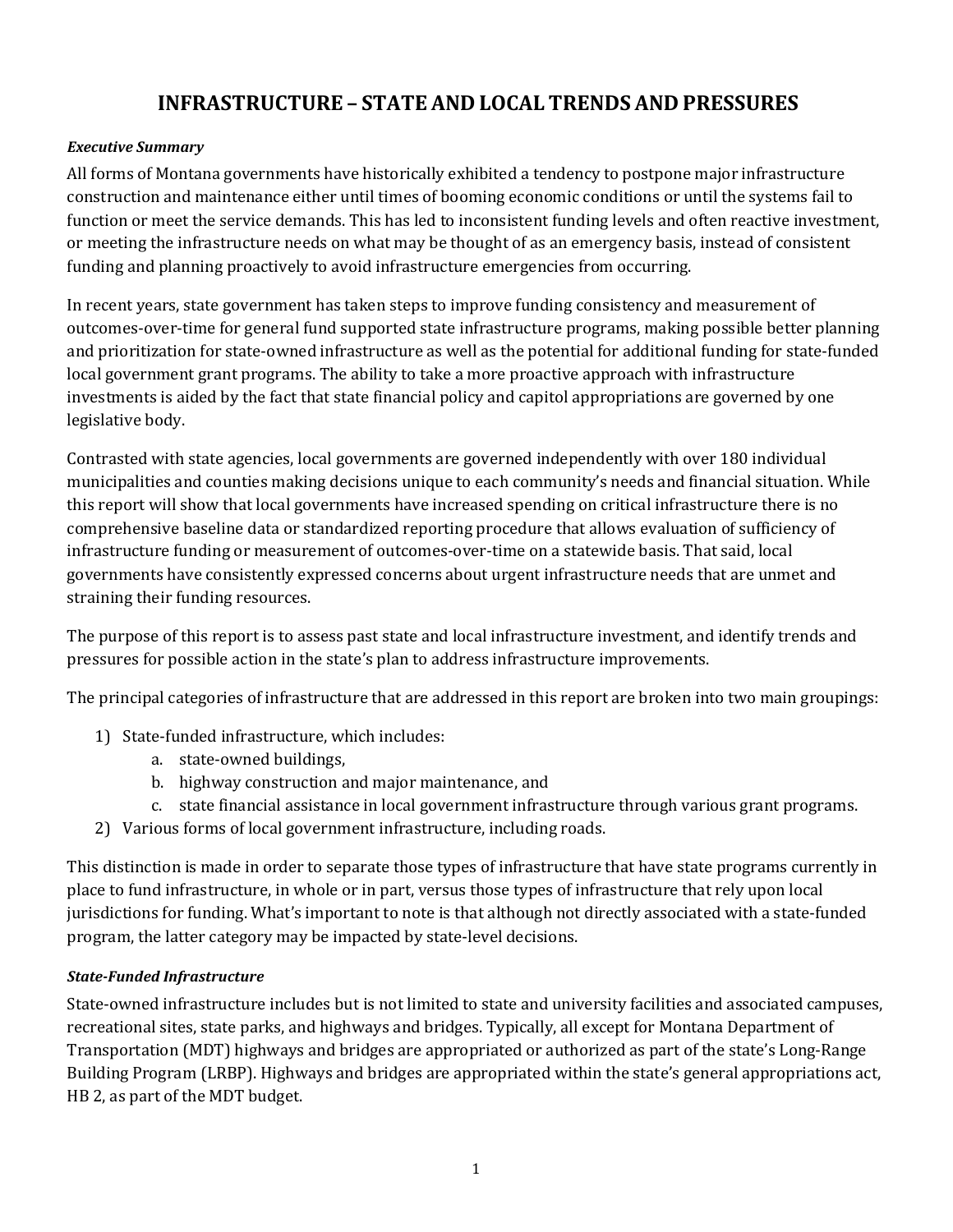#### State Buildings and Lands

The funding of the investments of state-owned buildings and lands can come from general fund, state special revenue, federal special revenue, or non-state sources such as donations and grants. Due to the demands placed upon the state general fund the legislature typically puts greater scrutiny on funding decisions related to state-owned infrastructure supported by the general fund, and state-owned infrastructure that is supported by other funding sources for which funding shortfalls would have a high probability of being backfilled with general fund. An example of the latter category is a shortfall in coal severance taxes flowing into the Long-Range Building Program for major repair projects that, by statute, would be replaced with general fund.

*The following economic benchmarks were used for analysis of growth trends: growth in economy as measured by personal income and the combined rate of population and inflation. These are used as measurements of comparison related to Montana's economy. The growth of these indicators is indexed to 2002, and the source of data used to calculate these benchmarks is IHS Markit.*



As shown in the chart above, the normal funding stream of the LRBP has tracked the level of population and inflation growth. When available, as applies to all governmental infrastructure spending, occasional infusions of state general fund or federal stimulus funds have been used to finance additional infrastructure projects.

As an improvement in the way that state building major maintenance projects are prioritized and appropriated, the 2017 Legislature put in place the requirement of facility condition assessments (SB 43, 2017 Session) for state-owned buildings reliant upon the general fund. This new requirement of the building program will provide a feedback loop of data available to focus funds on the state's highest priorities and show if funding levels are making sufficient progress over time to stabilize or decrease the deferred maintenance needs of those state-owned facilities.

Most state-owned building and lands maintained by non-general fund sources are deemed to be fully supported by their normal funding streams and would typically not be backfilled with general fund. Examples of this include infrastructure funded through the Department of Fish, Wildlife, and Parks (FWP) general license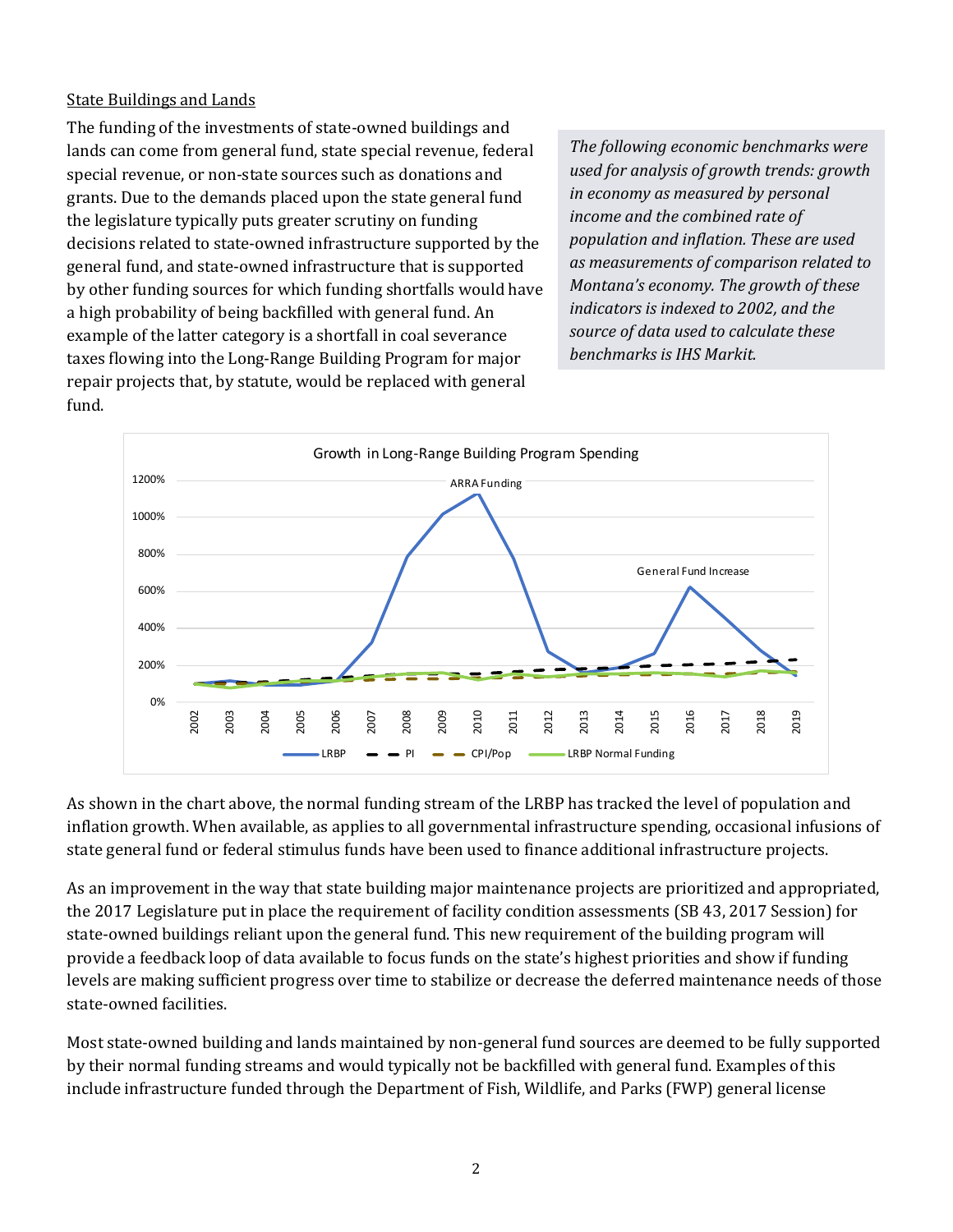account such as fishing access site improvements, where it is assumed that general license fees would be increased if required expenditures are projected to exceed revenues.



As seen in the figure above, these non-general fund project expenditures are volatile and significantly influenced by individual federal appropriations such as funding for a new armory for the Department of Military Affairs, the timing of large FWP land acquisitions, and the expenditure of non-state funds such as large donations for Montana University System buildings. Temporary spending shifts in 2007 and 2017 coincide with points in time when economic conditions were favorable in the state and additional general fund was allocated for agency infrastructure improvements. Another major impact occurs with the impacts of the federal American Recovery and Relief Act (ARRA), which in state government resulted in freeing up general fund revenues for use in capital projects. Aside from the shifts, overall spending has declined compared with the measures of the Montana economy. When measured between the points of the 2003 biennium and the 2019 biennium, there is a total decline of 10% in spending or an annual average reduction of 1%.

In the figure above, FWP exhibits the highest level of spending, making up an average of 37% of the spending. FWP expenditures consist of the acquisition of land, care and maintenance of parks and fishing hatchery and access facilities, and the construction and maintenance of FWP offices. Additionally, the expenditures in the Department of Military Affairs represent 22% of total expenditures. In general, agency spending was constrained in the 2019 biennium due to an economic downturn in the state, including transfers of certain state special revenue funds to the state general fund.

# State Highway Construction and Maintenance Capital Expenditures

The Montana Department of Transportation (MDT) is responsible for the construction and maintenance of Montana's multi-modal transportation system. With that in mind, the agency's entire \$1.3 billion biennial budget can be thought of as an infrastructure program that affects all forms of transportation, including the administration of state owned airports and transit equipment within the state. In this analysis, the focus will be on the MDT responsibility for the construction and major maintenance of the state's highway system, with costs that represent the largest infrastructure investment in the state government. The agency, as a whole, is funded with a combination of approximately 60% federal and 40% state funds which are mainly derived from state and federal fuel taxes. The federal aid construction program is funded at a federal to state ratio of 87:13.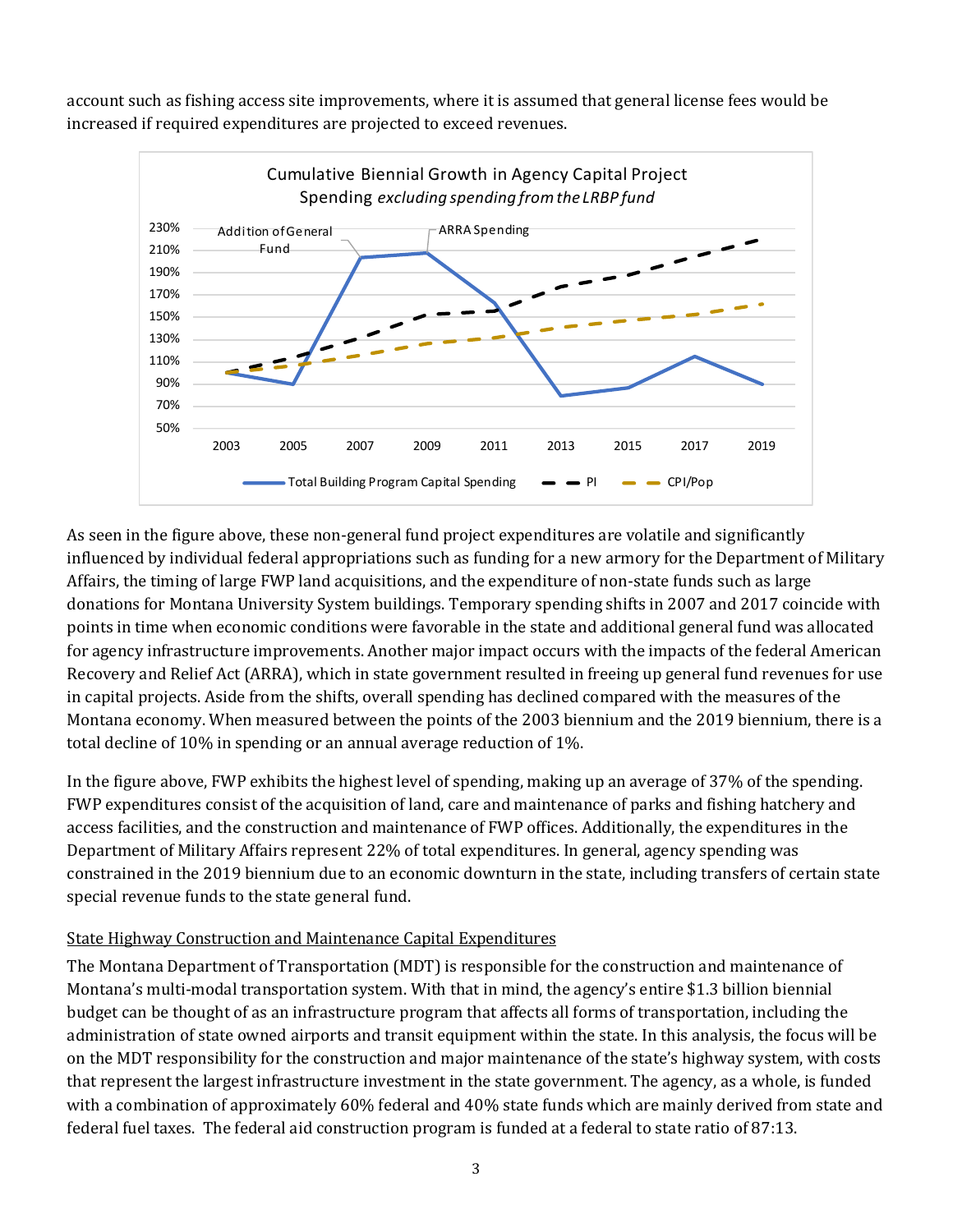

As seen in the figure above, MDT capital costs consist primarily of investments in highways, but may include some costs for improvements at airports and equipment used in highway protection and maintenance activities. In 2019, capital investments by MDT were \$413 million. MDT capital outlay increased between 2010 and 2012. The increase was due to an influx of American Recovery and Reinvestment Act (ARRA), funding that required a 0% state match to federal highway construction dollars. The decline of 2013 was related to an accounting change that corrected prior year investments. Between 2014 and 2016 MDT capital outlay expenditures resumed a more usual pattern. In 2017 and 2018, MDT experienced a state fuel tax funding shortfall which constrained spending on the construction of capital construction projects.

With state funding shortfalls that began occurring in 2012, the Legislature passed HB 473, referred to as the Bridge and Road Safety and Accountability Act (BaRSAA), which increased the fuel taxes and allowed the agency to return to a more normal pattern of capital expenditure. Total fuel taxes were set to increase in four steps over a six-year period. The legislation will increase the gas tax rate by 22% over the period and the diesel tax rate by 7%. MDT will receive 35% of the tax increases with local governments receiving the remainder for road projects through a match program as outlined in 15-70-130, MCA. The increase is intended to allow MDT to match the distributions of federal funds for federal-aid highway construction projects. At this time, the increase reconciled the state funding shortfall and is anticipated to provide sufficient funding for highway construction over the next decade.

As mentioned earlier, the federal government provides 87% of the funding for federal-aid highway projects. The federal funding is the major determinant in the level of highway infrastructure construction that occurs in the state, and continued receipt of the federal funds is critical in maintaining the state's highways. The current federal transportation bill, the Fixing America's Surface Transportation (FAST) Act, is set to expire in 2020.

#### State Assistance with Local Government Infrastructure through Grants

In addition to state-owned infrastructure, the state funds several programs aimed to assist local governments in the construction of various types of local government infrastructure projects including bridges, drinking water or wastewater systems, solid waste, and irrigation infrastructure. Although this funding is important to the overall financing of these projects, most of the funds for these projects, particularly drinking water and wastewater projects, consists of local government cash or loans.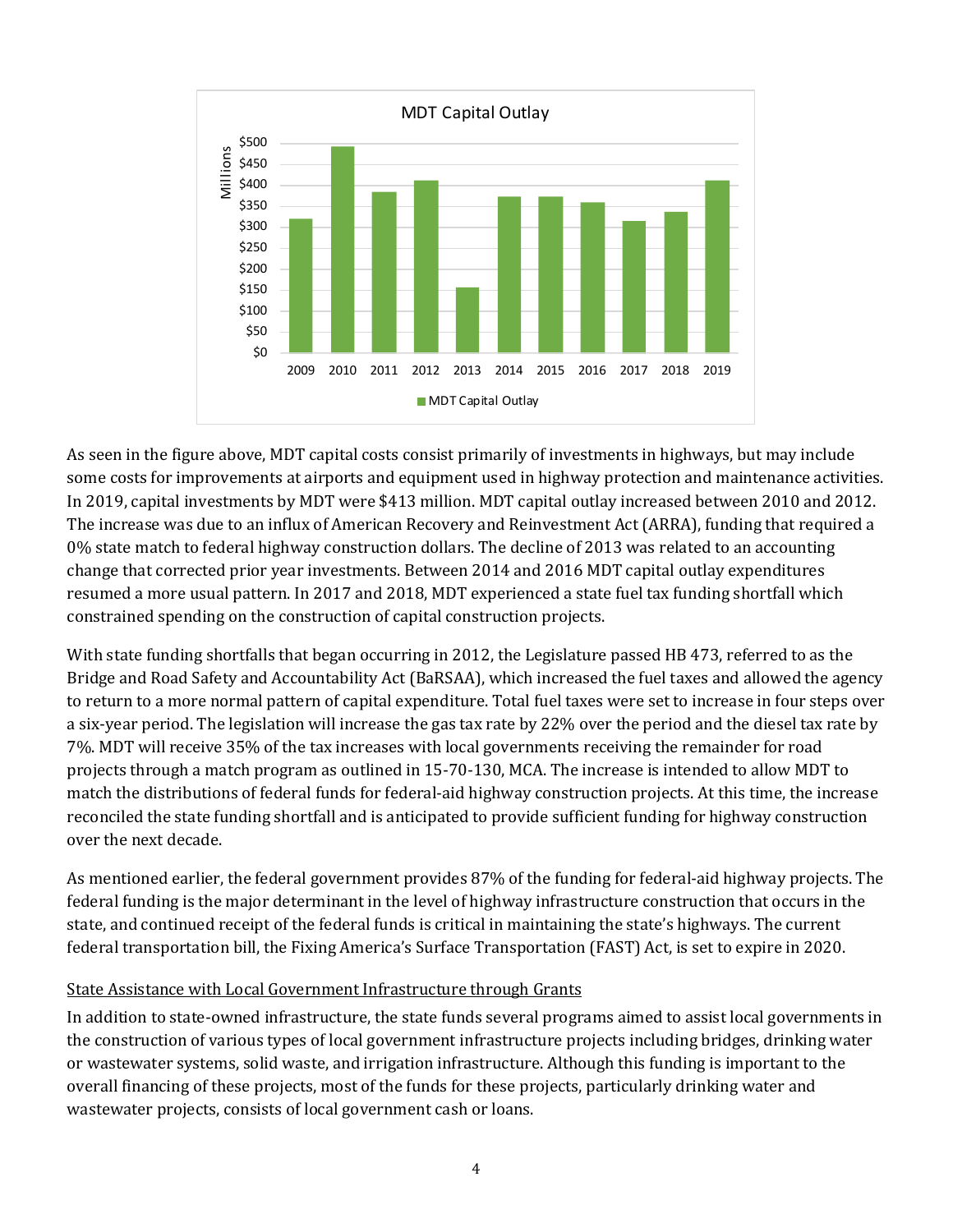

As demonstrated in the figure above, water and wastewater projects approved for grant funding in the 2021 biennium Treasure State Endowment Program (TSEP) are funded 38% with state and federal governmental grants. The remaining 62% of project funding is paid directly by the local governments, the majority of which is expected to come through various state and federal loan programs. These loan programs, such as the state revolving loan program and the federal rural development loan program, charge lower rates of interest than borrowing from a non-governmental source.



The figure above focuses on two of the programs that the state uses to provide assistance to local governments for infrastructure funding, TSEP and the Renewable Resource Grant program (RRGL). The figure demonstrates actual spending through the programs on a biennial basis and highlights the volatile history of funding. Much of the volatility is related to instances when the legislature provided additional funds for infrastructure, as in the 2009 biennium when there were funding increases related to ARRA and in the 2015 biennium when program funding was increased through transfers of general fund. However, there have also been times when normal funding was reduced through transfers back to the general fund, as is apparent in the 2019 biennium. The reduction of the program revenues constrained spending in the biennium. Over the time-period shown in the figure, the average annual rate of growth of both programs has been 4% per year.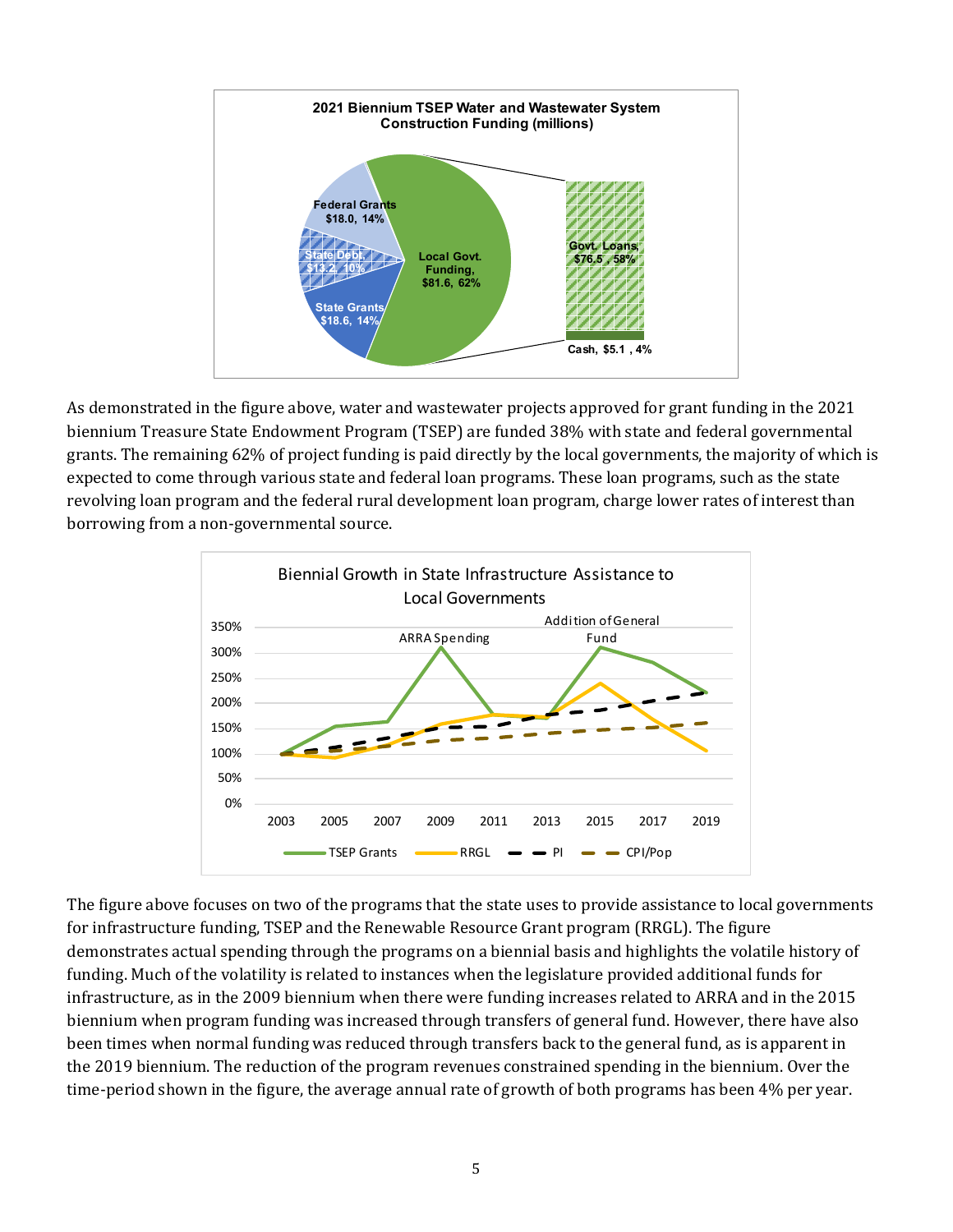Although there are still pressures present in state-funded infrastructure, recent legislation (HB 553, 2019 Session) is expected to provide a greater level of predictability and funding consistency in future years. The legislation does not stipulate exactly how much of the new specified funding stream will be dedicated to each type of state-funded infrastructure, but it does allow the legislative process to target the available funds where they are most needed as appropriations are determined every two years.



As noted earlier, the state major infrastructure programs have received additional funding infusions, when economic conditions allow, and most often from the general fund. HB 553 creates a "capital development fund" that will make available 1% of general fund annual revenues for capital improvements. These funds may be used to enhance funding for state-owned infrastructure or state-funded local government infrastructure programs. While the use of the fund will be dependent on legislative appropriation, the figure above provides a perspective of the funding differences through time, were HB 553 in place over the 17-year period of this analysis. Whereas occasional infusions of funds have been a historic occurrence in the infrastructure programs, a consistent infusion of 1% of general fund revenues annually would have resulted in the addition of \$46 million or 17% greater funding.

# *Local Infrastructure Details*

The local government infrastructure parts of this report will primarily use capital outlay data provided by the U.S. Department of Census. This section of the report will focus on municipalities, counties, combined county/cities, special districts, and school districts. While school districts are included in the total local government figures of capital outlay, school district capital outlay will not be included in the remainder of the report. One constant in the data is a shift occurring between 2007 and 2012, which may be the result of infrastructure financing assistance related to ARRA.

Note: Due to the appearance of a lack of reporting and/or changes in the coding in the 2002 Census data, this section of the report will only include observations from the 2007, 2012, and 2017 Census reports, or a ten-year analysis term.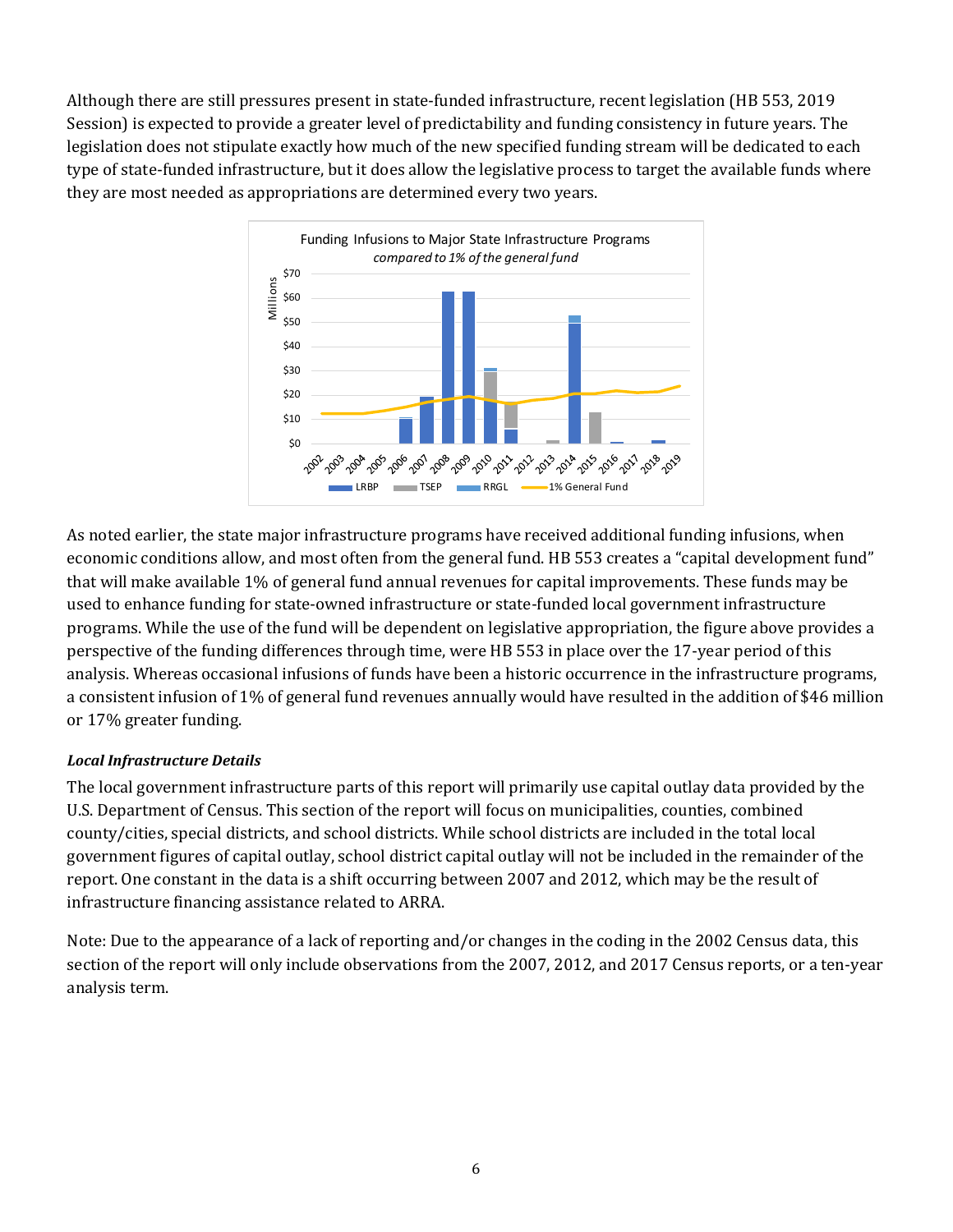As will be demonstrated in this section, local governments have increased spending on capital outlay over the analysis period. Overall, spending on capital outlay has increased at an annual average rate of 6% when schools are included. Excluding schools, local government capital outlay has increased by 5%, an amount that exceeds the measures of economic growth. Leading the increases are the costliest of capital outlay categories, drinking water and wastewater systems improvements where the growth has averaged 9% and 13% annually. As

*While the local government entities (municipalities, counties, county/cities, and special districts) know their budgets on an individual basis, the Census is the single resource where historical revenue and expenditure data of all local government entities is compiled in a comprehensive format*.

shown in the figure on the top of page 6 of this report, TSEP Water and Wastewater Construction Funding, approximately 58% of the costs of these projects are funded through state and federal low interest rate loans which are then repaid through fees and charges.

As stated, the rate of growth in local government capital outlay has exceeded the measures of state economic growth over the ten years analyzed, however without more detailed local government data it is unknown how much of this capital outlay growth is related to the decline in federal infrastructure grants, increases in regulatory requirements, chipping away at deferred maintenance backlog, or other causes.

#### *Local Government Infrastructure*

The types of local government infrastructure discussed in this report include: buildings, public schools, parks, recreational facilities, drinking water, wastewater, storm water, solid waste, roads including sidewalks and bridges, and cemeteries. Over time, the capital outlay of most, if not all, local government infrastructure types is impacted by cost increases of project engineering and construction and by changes in environmental regulations.



Note: Local government capital outlay may include the costs of capitalizable equipment

As indicated by the figure above at the left, the spending mix of capital outlay for local government entities has changed over time. Generally, municipalities have had a greater need for infrastructure investment, and therein greater costs, due to the cost of water and wastewater facilities. As shown in the figure to the right, the growth in spending for capital outlay has increased at rates that exceed the combined rate of the Consumer Price Index (CPI) and population and Montana personal income growth. The total average annual growth of capital outlay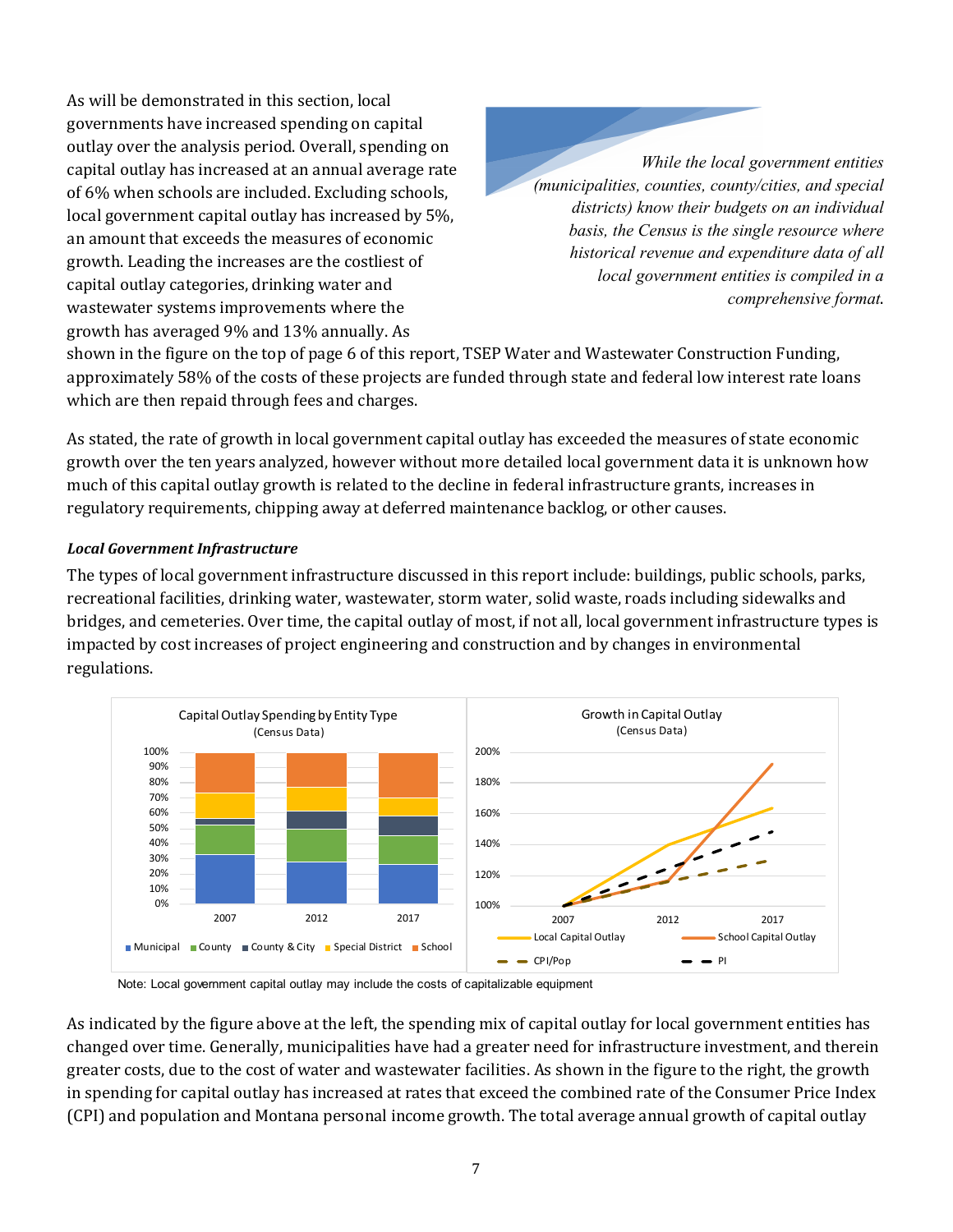for all local government entities has been 6%, with capital outlay for schools growing at a 7% rate and capital outlay for all other forms of local governments combined growing at 5%. Capital outlay in municipalities has increased at an average rate of 3%.

The services required, and how they are paid, can be different and unique to each type of local government entity. It is not this report's intent to suggest all local infrastructure is funded in the same way. However, each type of infrastructure covered is generally funded similarly by most of local government entities. This report strives to indicate the predominant trend in funding by local governments to help decisionmakers understand existing funding mechanisms and consider viable solutions to funding risks and pressures as well as which are more effectively addressed by changes or actions at the state level or local level.

The Montana State Council of the American Society of Civil Engineers produces an "Infrastructure Report Card" report every two years that is meant to be a very high-level assessment of the scale, condition, and need of various types of infrastructure present in the state of Montana. The following table provides an overview of infrastructure types, along with information about the magnitude of each type of infrastructure present in the state and predominant funding sources for capital improvements, as extracted from the 2018 report.

| Infrastructure Type   | Information                                               | <b>Primary Infrastructure Funding Sources</b>                                                                                      |
|-----------------------|-----------------------------------------------------------|------------------------------------------------------------------------------------------------------------------------------------|
| <b>Bridges</b>        | 11.2 million sq. ft. of deck                              | State funding: Federal Highway Administration (FHWA) distributions, state fuel taxes, and gross                                    |
|                       | 4,471 public bridges                                      | vehicle weight fees                                                                                                                |
|                       | 2,484 state owned                                         | Local funding: annual distributions of fuel tax revenues based on formulas in Montana statute, new                                 |
|                       | 1,987 locally owned                                       | fuel tax grants with fuel tax increase, TSEP, and other state and local grants                                                     |
|                       |                                                           | Other sources of local revenues including special mill levies and general revenues                                                 |
| Dams                  | 64,000 reservoirs                                         | State and federal dams funding: grants, loans, congressional and legislative appropriation                                         |
|                       | 3,258 large dams (at least 25' in                         | Local/individual/irrigator dams funding: loans and user fees                                                                       |
|                       | height and greater than 15 acre-                          |                                                                                                                                    |
|                       | feet storage or store more than                           |                                                                                                                                    |
|                       | 50 acre-ft and are at more than 6                         |                                                                                                                                    |
|                       | feet high)                                                |                                                                                                                                    |
| <b>Drinking Water</b> |                                                           | 2,162 water systems operated by Revenue Bonds (debt serviced with user rates), voter approved general obligation bonds, federal or |
|                       | public and private entities                               | state loan program bonds (SRF), state and federal grants, user and service charge, reserve funds, and                              |
|                       |                                                           | special assessments (special improvement districts, tax increment financing districts, etc.)                                       |
| Wastewater            | 229 public wastewater systems                             | Revenue bonds, SRF loans, impact fees, reserves, grants and user rates                                                             |
|                       | serving 62% of the population                             | ***Loan funding is treated as revenue bonds                                                                                        |
|                       | Other is private septic tanks and                         |                                                                                                                                    |
|                       | drain fields                                              |                                                                                                                                    |
| Storm Water           | 14 permitted small municipal                              | General tax funds, street assessments, state and federal grants, and other utility fees                                            |
|                       | separate storm sewer systems                              |                                                                                                                                    |
| Solid Waste           | 32 municipal solid waste landfills Property taxes (mills) |                                                                                                                                    |
|                       | *** Uncounted county landfills                            | Fees and assessments                                                                                                               |
|                       | May include recycling                                     |                                                                                                                                    |
| School Facilities     | 821 K-12 public schools                                   | Property taxes that repay bond issues (the state provides assistance with K-12 facility bonded debt)                               |
|                       | 436 elementary schools                                    | K-12 school reserves                                                                                                               |
|                       | 214 middle schools                                        | State and federal grants                                                                                                           |
|                       | 171 high schools                                          |                                                                                                                                    |
|                       | (statistics from 2008)                                    |                                                                                                                                    |
| Roads                 | 12,946 State/Federal centerline                           | State funding: Federal Highway Administration (FHWA) distributions and from state fuel taxes and                                   |
|                       | road mileage                                              | gross vehicle weight fees                                                                                                          |
|                       | 62,062 Local centerline miles                             | Local funding: annual distributions of fuel tax revenues based on formulas in Montana statute, new                                 |
|                       |                                                           | (from 2016 Montana Department   fuel tax grants with fuel tax increase                                                             |
|                       | of Transportation Fact Book)                              | Other sources of local revenues including special road levies and general revenues                                                 |
|                       |                                                           | *** Special Improvment District assessments                                                                                        |

Data from Montana Infrastructure Report Card, 2018

By: Montana State Council of American Society of Civil Engineers

\*\*\*Additional information provided by local government stakeholders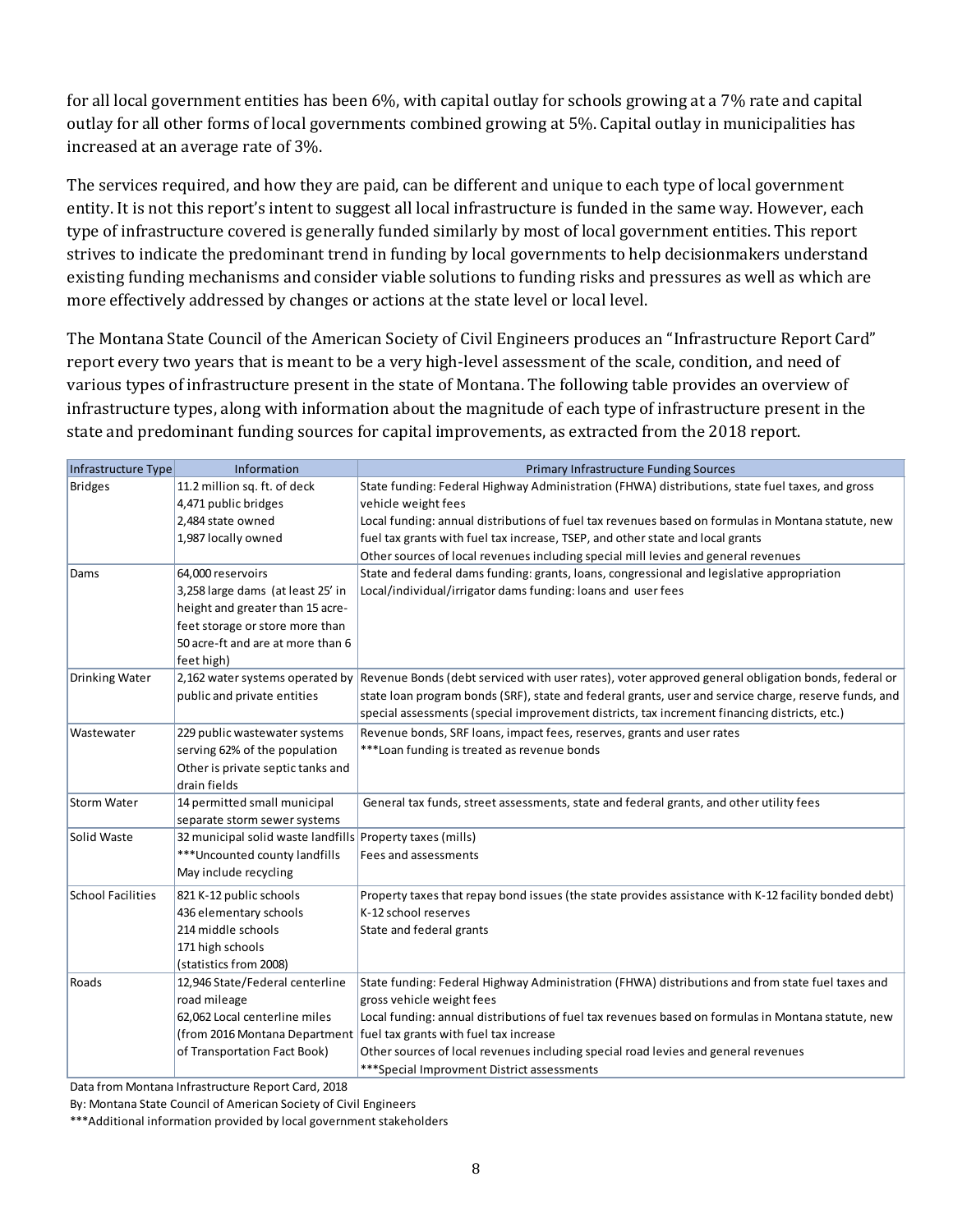The remainder of this report will provide more detail on the major types of infrastructure owned by municipalities, counties, combined county & cities, and special districts, including how those types of infrastructure are generally funded and how capital outlay for each entity has changed between 2007 and 2017. For these entities, two main categories of funding mechanisms are present, funding via the local government general fund, or funding by other means such as fees for service, improvement districts, special levies, etc.

#### *Infrastructure Supported by Local General Government Funds*

Infrastructure that generally falls into this category includes roads, parks, recreational facilities such as municipal pools, city halls, civic centers, county courthouses, police and fire stations, and other buildings not associated with fee-driven services like buildings that house wastewater and water treatment facilities. Infrastructure primarily supported with local general government funds has the greatest potential of being negatively affected by state limitations on non-voted property tax increases.



Like state government infrastructure spending, the construction and improvements of these types of infrastructure are highly related to the availability of sufficient funds within the budget. As seen in the figures above, the nature of financing for these items is highly volatile and a single project within a local government can skew the data. If the cost is significant, local governments may need to seek voter approval through passage of a bond levy, using bond proceeds to finance such projects.

# *Infrastructure Supported by Fees, Charges, and Special Levies, etc.*

Many types of infrastructure are more directly associated with the provision of specific public services and consequently capital outlay is supported through fees, charges, and special levies. This category of infrastructure includes, but is not limited to, drinking water, wastewater, and storm water, and solid waste facilities. Many factors go into increased costs of fee supported infrastructure including inflation in engineering and construction costs and changes in environmental regulations.

# Drinking Water:

Most of the spending on water infrastructure is made at the local level, primarily through a rate-based system. In Montana water infrastructure is funded using: revenue bonds (debt serviced with user rates); voter approved general obligation bonds; federal or state loan program bonds-State Revolving Fund (SRF) (debts serviced with user rates); state and federal grants; user and service charges; reserve funds; and special assessments (special improvement districts, tax increment financing districts, etc.).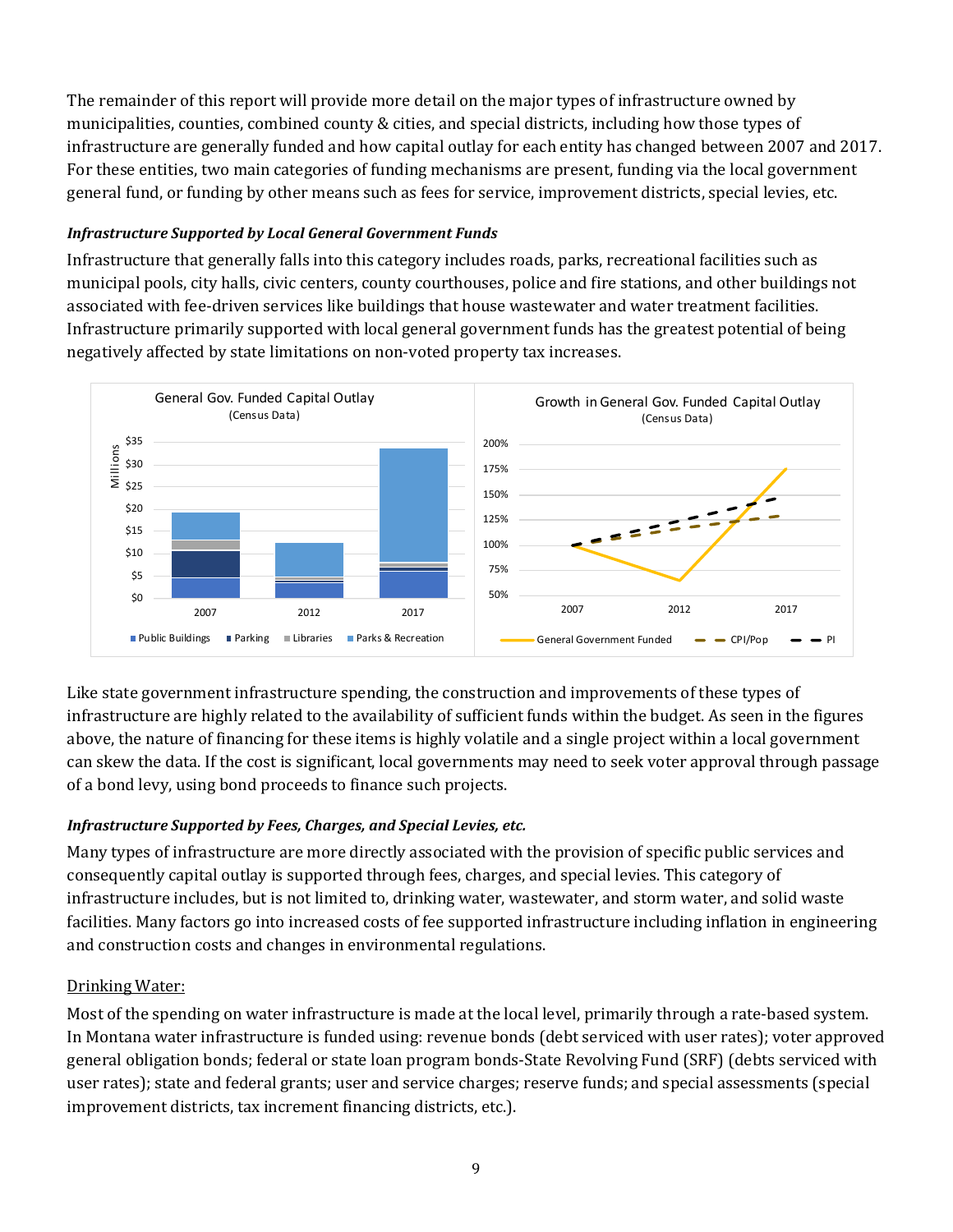

The costs of water infrastructure were reported at \$97 million in 2017. Spending on local government drinking water systems occurs principally in municipalities, accounting for an average of 54% of total spending on this infrastructure type over the period analyzed. Spending in special districts, averaging 19% of the total is related to the construction of systems in unincorporated communities in Montana. Between 2007 and 2017, growth in the spending on water infrastructure increased by 143%, or an average of 9% per year.

#### Wastewater:

Wastewater facilities are the highest cost infrastructure facilities. Typically, municipalities will use revenue bonds, the SRF Loan program, impact fees, reserves, grants and user rates to finance wastewater infrastructure improvements.



Capital outlay for wastewater infrastructure was \$88 million in 2017. Spending on wastewater systems occurs principally in municipalities, accounting for an average of 56% of total spending on this infrastructure type over the ten-year period. Spending in special districts, averaging 13% of the total is related to the construction of systems in unincorporated communities in Montana. Between 2007 and 2017, growth in the spending on water infrastructure increased by 225%, or an average of 13% per year.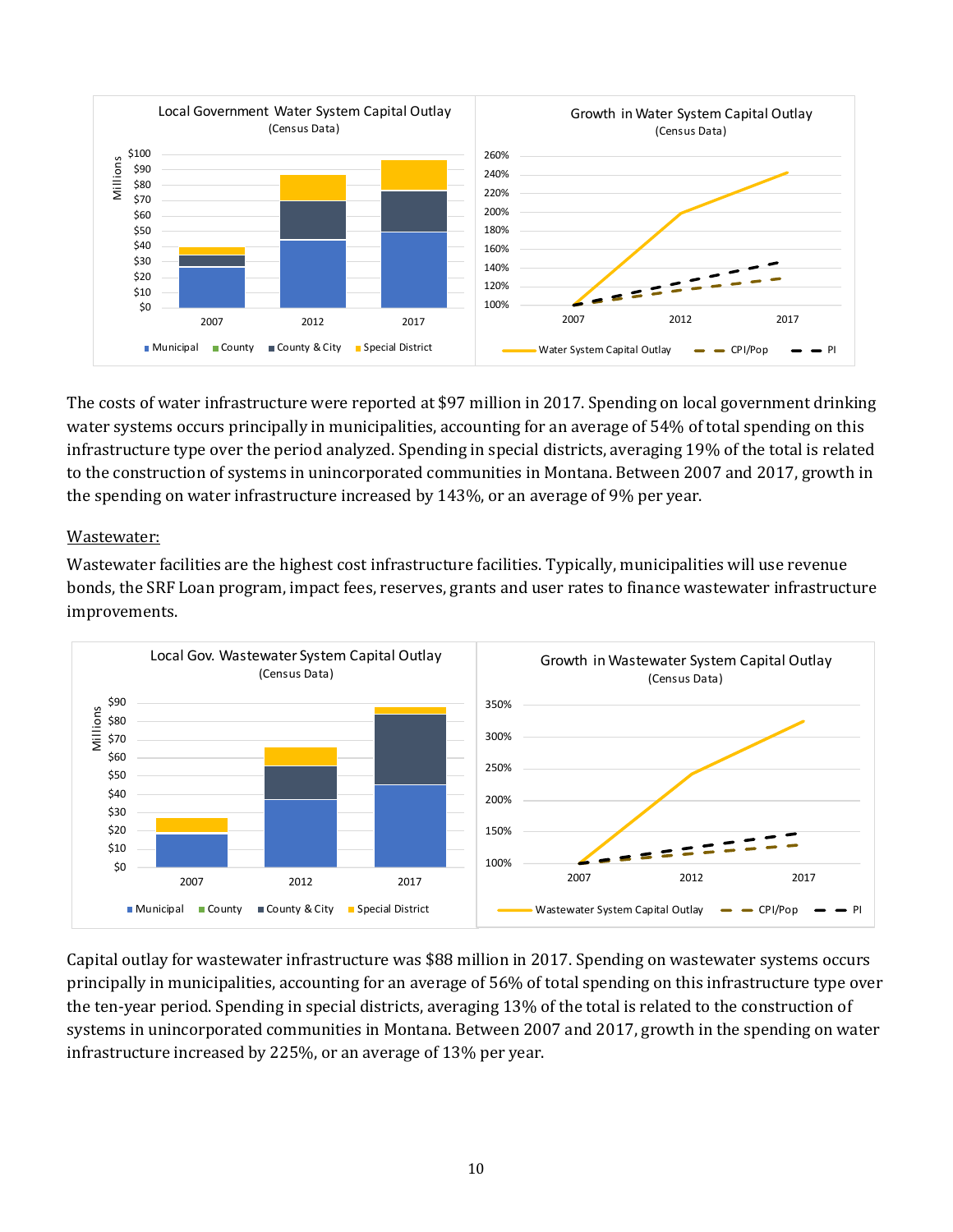# Storm Water:

Fourteen Montana municipalities have dedicated, or permitted, storm water facilities. Local governments typically rely on general tax funds, street assessments, and other utilities to pay for necessary work. While storm water grants are offered through some of the state and federal grant programs, there is not wide use of the grant funding for this purpose. There is not a break out storm water capital outlay in the Census data, however in special districts there are many drainage districts that report annual costs of \$66,000 in 2017.

#### Solid Waste:

There are a wide range of methods used to charge customers for solid waste facility improvements including property taxes, monthly billing, pay as you throw, etc. In addition, some entities do not provide curbside pickup and that is billed through another provider.



Solid waste facilities have lower capital costs than other types of infrastructure. As evident in the data, solid waste facilities are one of the types of infrastructure where counties are spending at a greater level, with an average of 42% of the total spending on this infrastructure type over the ten-year period. Municipalities average 36% of the spending. The capital outlay in solid waste facilities declined by 22% between 2007 and 2012, but has been near constant since. The decline in capital outlay for solid waste facilities may be related in large part to a lack of reporting, especially in special districts.

# Roads:

Road construction and maintenance is another high cost infrastructure pursuit for local governments. Local government funding for road infrastructure varies depending on the type of local government and the resources available. To finance the work on roads, local governments make use of state fuel tax distributions, road levies, grants, general government revenues, Payments in Lieu of Taxes (PILT) funds, special improvement districts, street maintenance districts, and federal funding coming through, but not limited to, the Urban Pavement Preservation Program, Surface Transportation Program, Congestion Mitigation and Air Quality Improvement Program, and the Transportation Alternatives Program.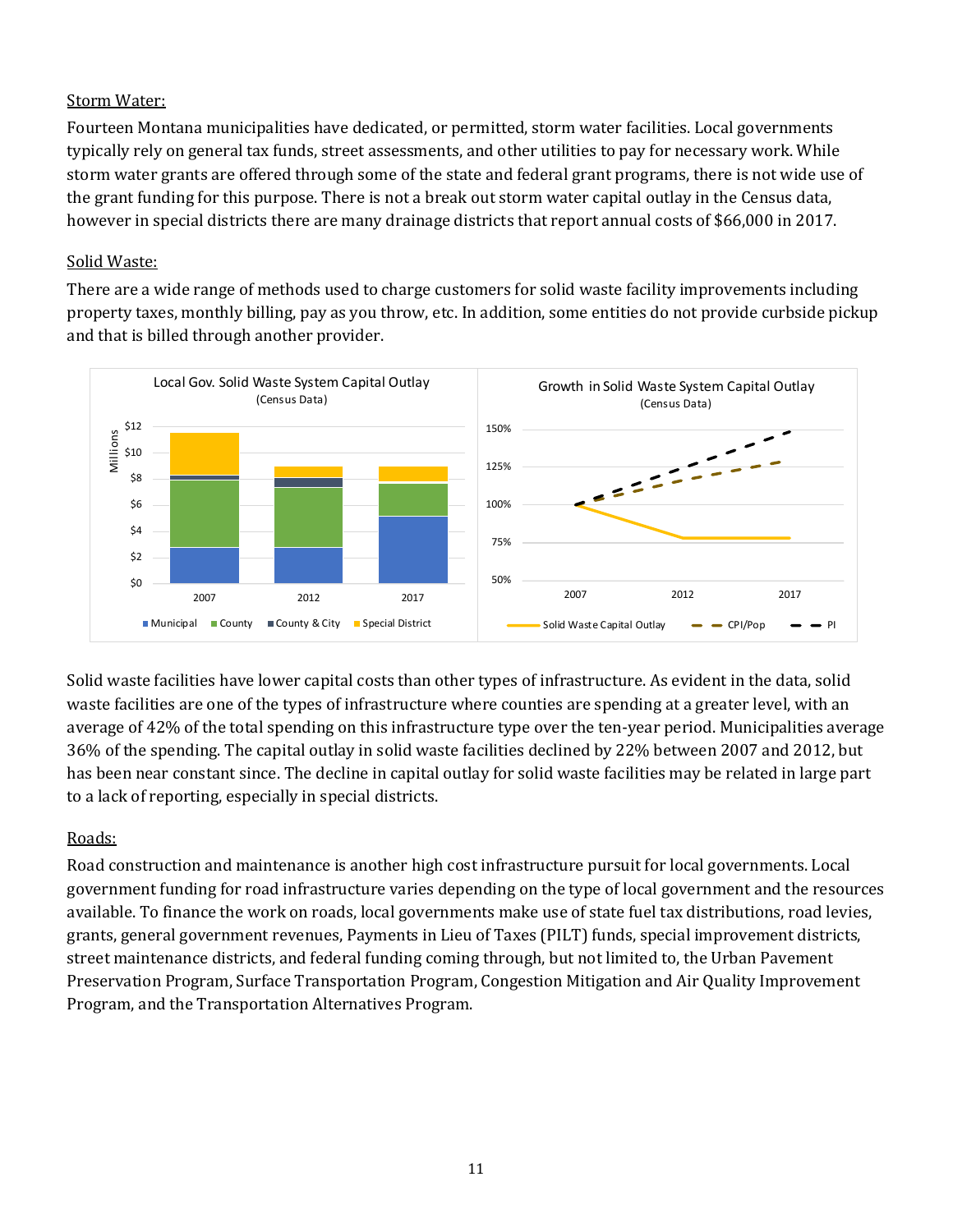

Capital outlay for road infrastructure was \$60 million in 2017. Spending on roads is primarily a function of county and municipal governments averaging 51% and 45% respectively of the total costs of services in the period. The total growth in the spending on road infrastructure increased by 70% over the 10 years of this analysis, or an average of 5% per year.

Not apparent in the figure above is the local government impact of the BaRSAA fuel tax increase. The majority, 65%, of the fuel tax increase will flow to local governments. Due to the step-up approach of the increase, the full impact will not be apparent until 2023. However, initial changes will be seen in the local government budgets of 2018.



The figure above shows the distributions of fuel taxes to local governments and highlights the changes to funding brought about through BaRSAA. This figure shows the availability of funds from BaRSAA, but local governments must request project funding through the "match program" as established in 15-70-130, MCA. To qualify for the program, local governments must provide a match of \$1 of local government funds to \$20 of BaRSAA/match program funds. By 2023, the BaRSAA will increase the fuel taxes available to local government by 146% when compared to the pre-BaRSAA level.

#### *Major Local Government Infrastructure Funding and Funding Shifts*

Drinking water and wastewater facilities are one of the most necessary, critical, and expensive infrastructure in local governments. Financing for these projects is typically drawn from multiple sources. Aspects of the various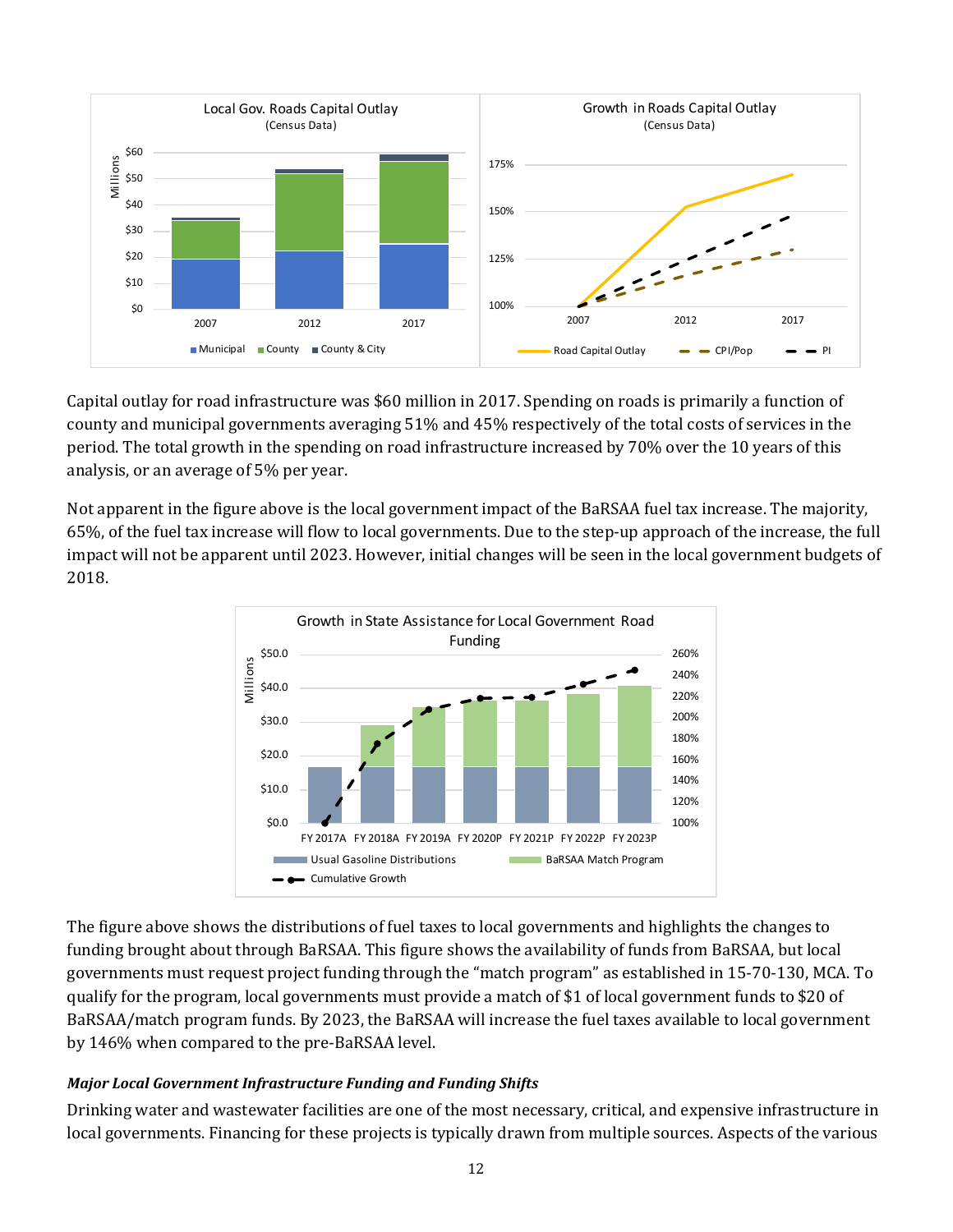programs are outlined below making use of the average funding packages of the 2021 biennium TSEP to exemplify overall financing:

- 14% in State Grants
	- o Principally TSEP and RRGL but occasionally grants from other state government agencies
	- o Available funding sources are expected to be flat in future years
	- $\circ$  Includes the potential for State Revolving Fund Loans (SRF) forgiveness, which are essentially grants and are limited in future years
- 14% in Federal Grants
	- o Principally federal Community Development Block Grants (CDBG) and Rural Development (RD) grants
	- o Funding is limited and subject to federal appropriation in future years
- 13% in State Debt
	- $\circ$  First time that state general fund supported debt has been used to finance local government infrastructure
	- o Legislative decision if state debt funding will occur in future years
- 62% in Local Financing
	- o 58% are in various types of debt financing
		- Principally from SRF programs and federal RD loan programs, due to higher levels of flexibility and lower interest rate loans
		- Funding is limited in SRF and RD programs and consequently these programs are "competitive loan programs"
		- Loans may be sought through the state's Intercap loan program
		- Non-TSEP projects may be financed with revenue bonds
		- **Loans are repaid through fees**
	- o 4% is funding through local government cash resources, typically from water and wastewater system reserves

Over the time period analyzed in this report, with water and wastewater system construction and maintenance costs increasing at an annual rate of 9% and 13% respectively or 11% collectively, state and federal assistance in financing these projects was essentially flat causing local governments to increasingly assume debt. The increased reliance upon debt to finance projects is exemplified in the figures below, which show the increase in local government loans authorized through the SRF programs.

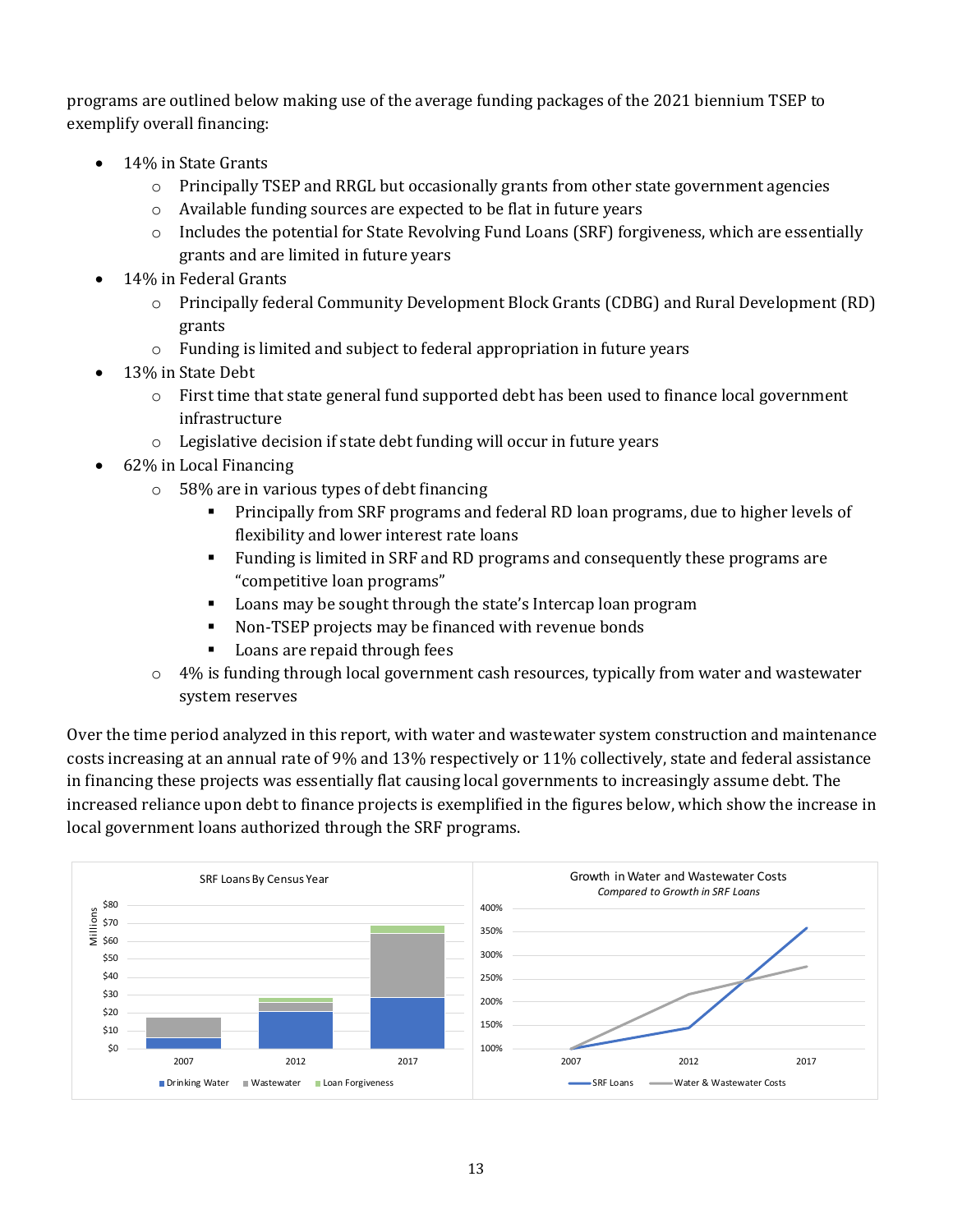SRF loans have increased by 14% per year over the 10-year period of this analysis. Furthermore, this rate of growth was reduced with the introduction in 2009 SRF of loan forgiveness. The loan forgiveness aspect of SRF came through ARRA, and those federal funds that came into SRF will be revolved forever. As seen in the figure to the right, SRF loans have grown at a faster pace than the actual local capital outlay for water and wastewater systems. This may be a reflection of the lack of growth in state and federal grant assistance.

# **Conclusions and Recommendations**

State and local governments have historically had the propensity to underinvest in the construction and major maintenance of their infrastructure. State government has recently taken steps to address its infrastructure needs by increasing fuel taxes for construction and maintenance of state highways. State government has also increased funding for upkeep of its existing facility inventory, instituting facility condition assessment protocols for all general fund supported facilities and using trended facility assessment data to track capital improvement backlog and funding sufficiency over time. In addition, the 2019 Legislature approved HB 553 which provides an additional funding mechanism that can be used for further state capital improvement needs and/or assistance to local governments for their major infrastructure needs.

Local governments have increased capital outlay for critical infrastructure, but have increasingly turned to various forms of debt financing to pay for the improvements as infrastructure funding needs have increased and outside funding sources have remained flat or decreased. The local government Census data used in this report provides levels of spending on capital outlay for various types of infrastructure but does not provide information related to the age, value, capacity, and capital improvement needs of the existing local systems. Although any one of the over 180 individual local government entities may have a good handle on their own community's infrastructure assets and needs, no consistent and comprehensive statewide data source is available to evaluate local government infrastructure statewide – information necessary to identify total financial needs and develop trends to track funding sufficiency into the future. This leaves state legislators with a lack of information upon which to base policy and funding decisions, and local government stakeholders with the lack of conclusive evidence sufficient to obtain state-level changes.

# **Recommendations for infrastructure:**

**1.** State and local highways, roads, and bridges: track results of recently passed legislation

Due to the recent and significant legislation that has changed infrastructure funding and policy related to statefunded infrastructure programs, the LFD recommends observation and evaluation for now. Fuel tax increases legislated during the 2017 Session will continue to occur incrementally until FY 2023, at which time they will be fully implemented. This was a significant change in funding for both state highways and local government gas tax distributions, and funding levels for all recipients will continue to increase into the next biennium.

**2.** Major maintenance of state facilities: track results of recently passed legislation

Policy changes related to major maintenance funding for state-owned buildings has increased funding above current levels, but more importantly created consistency of funding and a strategy for observation of outcomes based upon the new funding levels. Although funding was increased for major maintenance of existing stateowned general fund supported buildings, the funding level adopted by the legislature was below that generally existing in other states; however, the addition of new capital development funds described in the next paragraph introduces additional funding possibilities to address major maintenance needs. The LFD